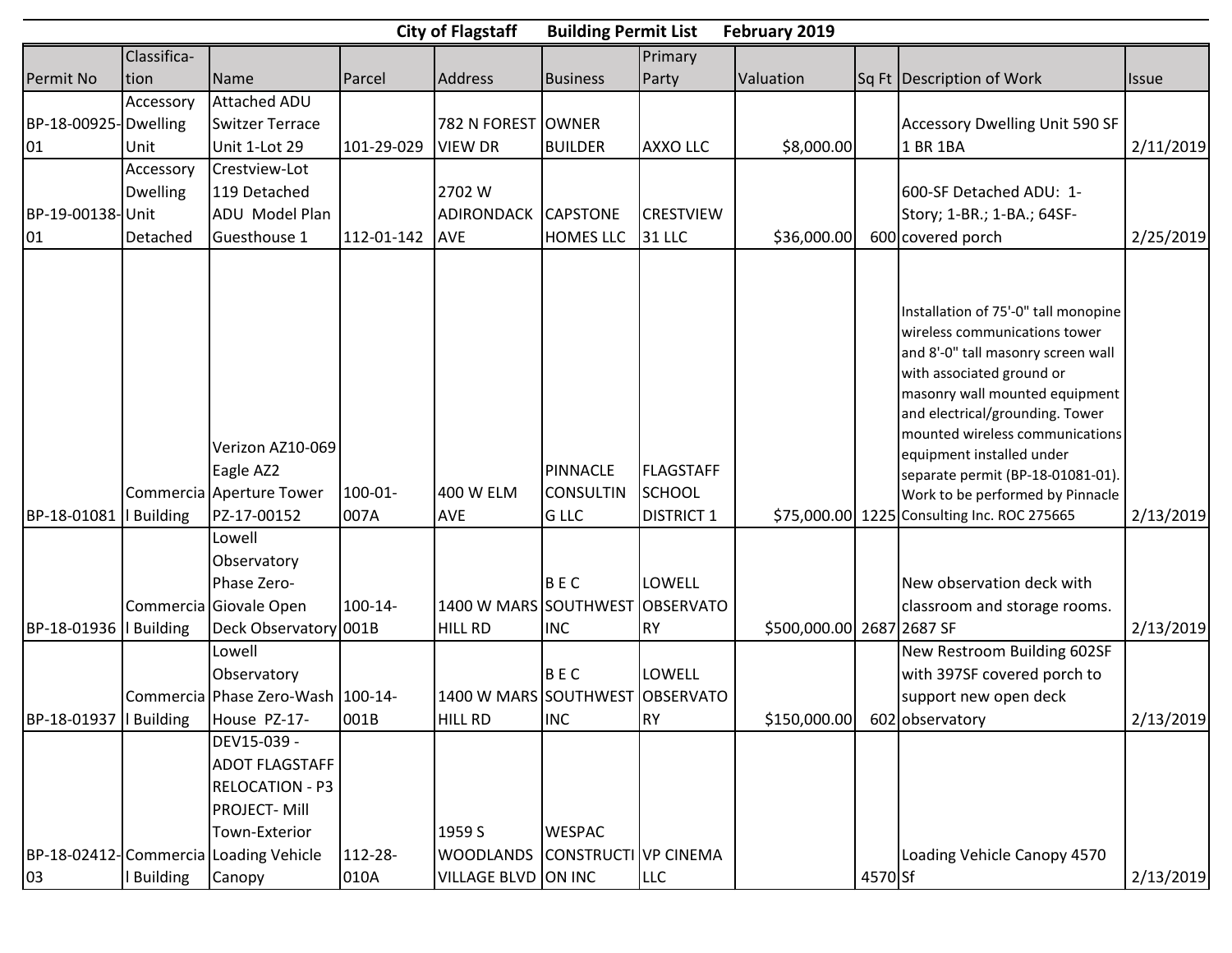|                               |                                                   | DEV15-039 -                                                                                      |                 |                                                   |                                                    |                                          |                 |                                                                                                                                                                                                                                                                                                                                 |           |
|-------------------------------|---------------------------------------------------|--------------------------------------------------------------------------------------------------|-----------------|---------------------------------------------------|----------------------------------------------------|------------------------------------------|-----------------|---------------------------------------------------------------------------------------------------------------------------------------------------------------------------------------------------------------------------------------------------------------------------------------------------------------------------------|-----------|
|                               |                                                   | <b>ADOT FLAGSTAFF</b>                                                                            |                 |                                                   |                                                    |                                          |                 |                                                                                                                                                                                                                                                                                                                                 |           |
|                               |                                                   | <b>RELOCATION - P3</b>                                                                           |                 |                                                   |                                                    |                                          |                 |                                                                                                                                                                                                                                                                                                                                 |           |
|                               |                                                   | <b>PROJECT-Mill</b>                                                                              |                 |                                                   |                                                    |                                          |                 |                                                                                                                                                                                                                                                                                                                                 |           |
|                               |                                                   | Town-Level 1                                                                                     |                 | 1959 S                                            | <b>WESPAC</b>                                      |                                          |                 |                                                                                                                                                                                                                                                                                                                                 |           |
| BP-18-02412-Commercia Vehicle |                                                   |                                                                                                  | 112-28-         | <b>WOODLANDS</b>                                  | CONSTRUCTIVP CINEMA                                |                                          |                 | Level 1 Vehicle Inspection                                                                                                                                                                                                                                                                                                      |           |
| 04                            | <b>Building</b>                                   | Inspection                                                                                       | 010A            | <b>VILLAGE BLVD</b>                               | ON INC                                             | <b>LLC</b>                               |                 | 640 Canopy 640SF                                                                                                                                                                                                                                                                                                                | 2/13/2019 |
|                               |                                                   | DEV15-039 -                                                                                      |                 |                                                   |                                                    |                                          |                 |                                                                                                                                                                                                                                                                                                                                 |           |
|                               |                                                   | <b>ADOT FLAGSTAFF</b>                                                                            |                 |                                                   |                                                    |                                          |                 |                                                                                                                                                                                                                                                                                                                                 |           |
|                               |                                                   | <b>RELOCATION - P3</b>                                                                           |                 |                                                   |                                                    |                                          |                 |                                                                                                                                                                                                                                                                                                                                 |           |
|                               |                                                   | <b>PROJECT-Mill</b>                                                                              |                 |                                                   |                                                    |                                          |                 |                                                                                                                                                                                                                                                                                                                                 |           |
|                               |                                                   | Town-Level 2/3                                                                                   |                 | 1959 S                                            | <b>WESPAC</b>                                      |                                          |                 |                                                                                                                                                                                                                                                                                                                                 |           |
| BP-18-02412-Commercia Vehicle |                                                   |                                                                                                  | 112-28-         | <b>WOODLANDS</b>                                  | CONSTRUCTI VP CINEMA                               |                                          |                 | Level 2-3 vehicle Inspection                                                                                                                                                                                                                                                                                                    |           |
| 05                            | <b>Building</b>                                   | Inspection                                                                                       | 010A            | <b>VILLAGE BLVD</b>                               | ON INC                                             | <b>LLC</b>                               |                 | 1700 Canopy 1700SF                                                                                                                                                                                                                                                                                                              | 2/13/2019 |
| BP-18-01081-Repair/Re<br>01   | Commercia Aperture<br><b>Building</b><br>model/TI | Verizon AZ10-069<br>Eagle AZ2<br>Antennas &<br>Equipment PZ-17-100-01-<br>00152                  | 007A            | 400 W ELM<br>AVE                                  | <b>PINNACLE</b><br><b>CONSULTIN</b><br><b>GLLC</b> | FLAGSTAFF<br>SCHOOL<br><b>DISTRICT 1</b> | \$25,000.00     | Installation of wireless<br>communications equipment on<br>existing monopine tower and<br>existing concrete pads or frames at<br>ground level including installation<br>structural framework for new<br>equipment on monopine tower.<br>Monopine tower ground level<br>concrete pads and framework<br>under permit BP-18-01081. | 2/13/2019 |
| BP-18-02412-Repair/Re<br>01   | I Building<br>model/TI                            | DEV15-039 -<br>Commercia ADOT FLAGSTAFF<br><b>RELOCATION - P3</b><br><b>PROJECT-Mill</b><br>Town | 112-28-<br>010A | 1959 S<br><b>WOODLANDS</b><br><b>VILLAGE BLVD</b> | <b>WESPAC</b><br>CONSTRUCTI VP CINEMA<br>ON INC    | <b>LLC</b>                               | \$11,400,000.00 | Commercial TI 41465 Sf added<br>new space 18035                                                                                                                                                                                                                                                                                 | 2/13/2019 |
|                               | Commercia<br><b>Building</b>                      |                                                                                                  |                 | 4650N                                             | <b>WESPAC</b>                                      | <b>CYPRESS</b>                           |                 |                                                                                                                                                                                                                                                                                                                                 |           |
|                               | Repair/Re                                         |                                                                                                  | 113-27-         | HIGHWAY 89                                        | CONSTRUCTI FLAGSTAFF                               |                                          |                 |                                                                                                                                                                                                                                                                                                                                 |           |
| BP-18-02424   model/TI        |                                                   | Nail Galleria TI                                                                                 | 016H            | STE D8                                            | <b>ON INC</b>                                      | MALL LP                                  | \$25,000.00     | Commercial interior TI                                                                                                                                                                                                                                                                                                          | 2/11/2019 |
|                               | Commercia  <br><b>Building</b><br>Repair/Re       |                                                                                                  |                 | 2080 S<br>MILTON RD                               | Shannon<br>Construction FOOD                       | <b>JACKSONS</b>                          |                 | Commercial Interior TI 1650SF<br>existing restrooms and existing                                                                                                                                                                                                                                                                |           |
| BP-18-02563   model/TI        |                                                   | Jersey Mike's TI                                                                                 | 103-24-004      | STE <sub>4</sub>                                  | LLC                                                | <b>STORES INC</b>                        | \$110,000.00    | AHUs'                                                                                                                                                                                                                                                                                                                           | 2/11/2019 |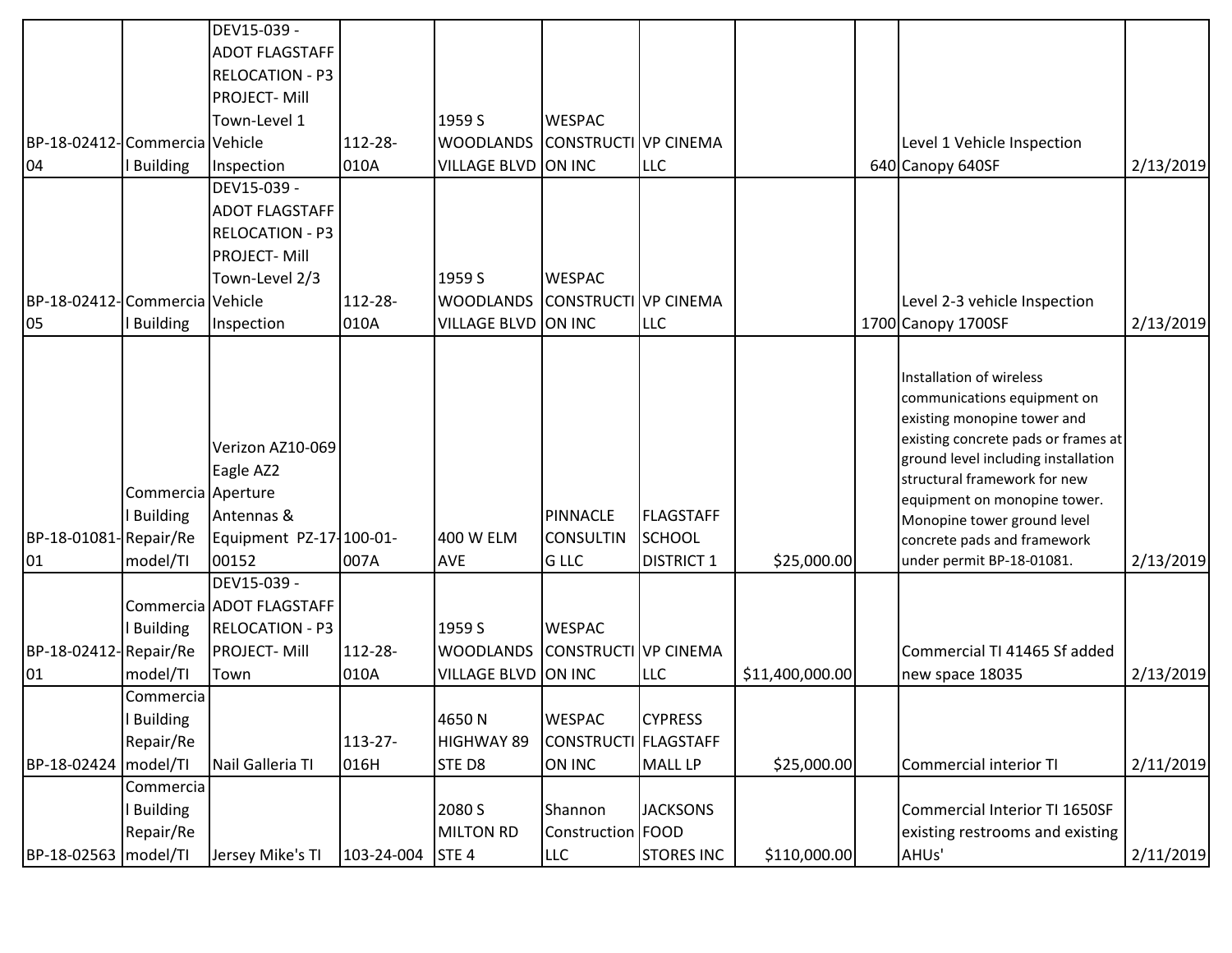|                        | Commercia           |                                        |                       | 2700 S              |                      | <b>WOODLAND</b>      |             |                                    |           |
|------------------------|---------------------|----------------------------------------|-----------------------|---------------------|----------------------|----------------------|-------------|------------------------------------|-----------|
|                        | <b>Building</b>     |                                        |                       | <b>WOODLANDS</b>    |                      | <b>S VILLAGE</b>     |             |                                    |           |
|                        | Repair/Re           | The Joint                              | 112-29-               | VILLAGE BLVD Go to  |                      | <b>SHOPPING</b>      |             | Interior T.I for Chiropractic      |           |
| BP-19-00031            | model/TI            | Chiropractic TI                        | 012A                  | <b>STE 440</b>      | Services Inc.        | <b>CENTER LLC</b>    | \$50,000.00 | office.                            | 2/27/2019 |
|                        | Commercia           |                                        |                       |                     |                      |                      |             |                                    |           |
|                        | <b>Building</b>     |                                        |                       |                     |                      |                      |             |                                    |           |
|                        | Repair/Re           | Crestview                              | 112-01-               | 1453 S MILLIS       | <b>CAPSTONE</b>      | <b>CRESTVIEW</b>     |             |                                    |           |
| BP-19-00040 model/TI   |                     | Ramada #2                              | 155A                  | LN                  | <b>HOMES LLC</b>     | 31 LLC               | \$10,500.00 | Crestview ramada #2                | 2/19/2019 |
|                        |                     | Northern Arizona                       |                       |                     |                      |                      |             |                                    |           |
|                        |                     | Commercia Healthcare                   |                       |                     |                      |                      |             |                                    |           |
|                        | <b>Building</b>     | Telemetry Room                         |                       |                     | LOVEN                | FLAGSTAFF            |             | Commercial remodel of 3rd          |           |
|                        | Repair/Re           | <b>Relocation (War</b>                 |                       | 1200N               | CONTRACTIN MEDICAL   |                      |             | floor "war room" and storage       |           |
| BP-19-00122 model/TI   |                     | Room)                                  | 101-01-014E BEAVER ST |                     | <b>GINC</b>          | <b>CENTER INC</b>    | \$67,593.00 | rooms approx. 350 SF               | 2/26/2019 |
|                        | Commercia           |                                        |                       |                     | <b>LUCAS</b>         |                      |             | Commercial Office Remodel: 4       |           |
|                        | <b>Building</b>     |                                        |                       |                     | CONSTRUCTI 403 N     |                      |             | new offices on 2nd level - 552-    |           |
|                        | Repair/Re           | Empire West Title                      |                       | 403N                | ON                   | <b>AGASSIZ ST</b>    |             | sf Removal of door at 1st level    |           |
| BP-19-00123   model/TI |                     | <b>Agency TI</b>                       | 101-11-012            | <b>AGASSIZ ST</b>   | <b>CORPORATI</b>     | <b>LLC</b>           | \$20,000.00 | landing.                           | 2/14/2019 |
|                        |                     | Coconino                               |                       |                     |                      | <b>CAPITAL</b>       |             |                                    |           |
|                        |                     | Commercia Apartments-                  |                       | 602 W               | <b>AHC</b>           | <b>EQUITY</b>        |             |                                    |           |
| BP-17-01919-           |                     | Demo PZ-17-                            | 100-30-               | COCONINO            | CONSTRUCTI INVESTMEN |                      |             |                                    |           |
| 01                     | Demolition 00055-02 |                                        | 003C                  | AVE APT 6           | <b>ON LLC</b>        | <b>TS LLC</b>        |             | Parking structure demo             | 2/1/2019  |
|                        |                     | Commercia NiMarco's Pizza              | 113-23-               | 3715N               | <b>LOVEN</b>         | <b>DAT DIRT</b>      |             | Interior demolition for            |           |
| BP-18-02612            |                     | Interior Demo                          | 004G                  | <b>KASPAR DR</b>    | CONTRACTIN LLC       |                      |             | NiMarco's Pizza                    | 2/4/2019  |
|                        |                     | Delarosa                               |                       |                     |                      |                      |             |                                    |           |
|                        |                     | Manufactu Manufactured                 |                       | 4419N               |                      | <b>BARRETO</b>       |             |                                    |           |
|                        | red/Mobile Home     |                                        |                       | <b>CUMMINGS</b>     | <b>THREE</b>         | <b>AURTURO</b>       |             | <b>Manufactured Home</b>           |           |
| BP-19-00026 / Modular  |                     | Replacement                            | 113-42-021            | <b>ST</b>           | <b>PEAKS</b>         | <b>DELAROSA</b>      |             | replacement 16x68 (1991)           | 2/15/2019 |
|                        |                     | Manufactu Miramonte                    |                       |                     | <b>MIRAMONT</b>      | MIRAMONT             |             |                                    |           |
|                        |                     | BP-19-00149-red/Mobile Temporary Job   |                       | 2566 W              | <b>E ARIZONA</b>     | <b>E PRESIDIO</b>    |             | Place 8x10 construction office     |           |
| 01                     | /Modular            | Trailer                                | 112-62-532            | <b>JOSSELYN DR</b>  | <b>LLC</b>           | <b>LLC</b>           |             | trailer with temporary electric    | 2/26/2019 |
|                        | Residential         |                                        |                       |                     |                      | <b>DENNY</b>         |             |                                    |           |
|                        | <b>Building</b>     |                                        |                       |                     |                      | DAVID                |             |                                    |           |
|                        | Repair/Re           |                                        |                       | 3838 E              | <b>BLACK</b>         | <b>WILLIAM &amp;</b> |             |                                    |           |
|                        | model/Add           |                                        |                       | BOTTLEBRUSH DIAMOND |                      | SHERRY               |             | room addition 192SF remodel        |           |
| BP-18-02582            | lition              | Denny Remodel                          | 107-22-046            | DR                  | <b>CARPENTRY</b>     | <b>JEAN</b>          | \$16,000.00 | 192 120SF                          | 2/1/2019  |
|                        | Residential         |                                        |                       |                     | <b>RZ</b>            |                      |             |                                    |           |
|                        | <b>Building</b>     |                                        |                       | 2982N               | <b>HANDYMAN</b>      |                      |             |                                    |           |
|                        | Repair/Re           |                                        |                       | <b>FREMONT</b>      | <b>SERVICES</b>      | <b>JOHNSON</b>       |             | <b>New Residential Multi-level</b> |           |
|                        |                     | BP-18-02601   model/Add   Johnson Deck | 111-09-041            | <b>BLVD</b>         | <b>LLC</b>           | <b>ALEXIS H</b>      | \$5,000.00  | deck: 272-SF per level.            | 2/13/2019 |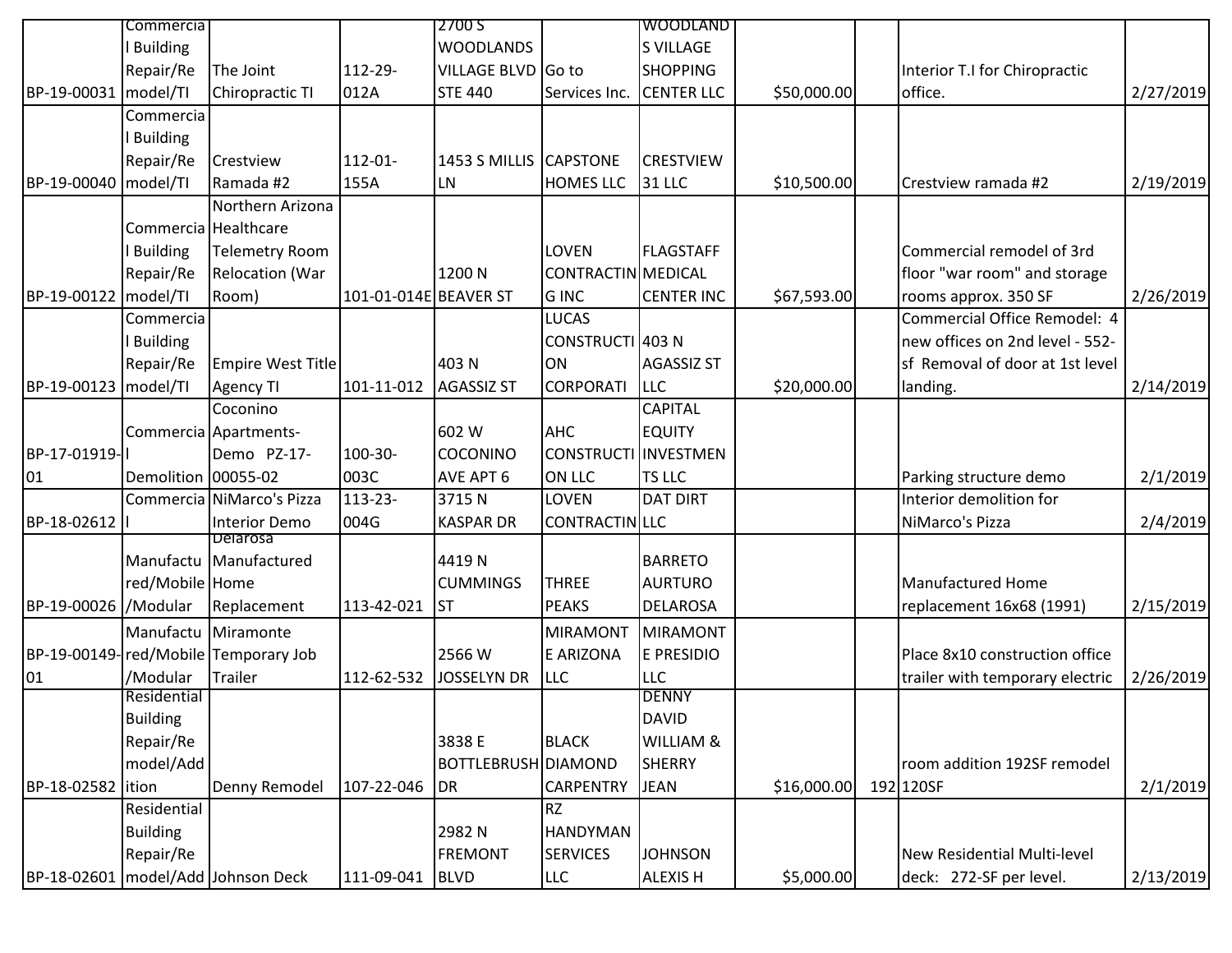|                                 | Residential      |                         |            |                                   |                     |                     |              | Residential upstairs Remodel -                 |           |
|---------------------------------|------------------|-------------------------|------------|-----------------------------------|---------------------|---------------------|--------------|------------------------------------------------|-----------|
|                                 | <b>Building</b>  |                         |            |                                   | <b>HIGH</b>         |                     |              | 560-SF -Relocate WC remove                     |           |
|                                 | Repair/Re        |                         |            |                                   | <b>CALIBER</b>      | <b>VARNER</b>       |              | bathtub - Convert 1 bedroom                    |           |
|                                 | model/Add        |                         |            | 3900N                             | <b>CONSTRUCTI</b>   | TIMOTHY M           |              | into 2 bedroom with loft                       |           |
| BP-19-00017 lition              |                  | Varner Remodel          | 108-28-005 | <b>STEVES BLVD</b>                | ON LLC              | & MELODY L          | \$35,000.00  | storage Fireplace installation                 | 2/12/2019 |
|                                 | Residential      |                         |            |                                   |                     |                     |              |                                                |           |
|                                 | <b>Building</b>  |                         |            |                                   | R C                 | <b>MACE</b>         |              |                                                |           |
|                                 | Repair/Re        | Mace Kitchen            |            | 3278 S                            | <b>HUBBARD</b>      | <b>TRUST DTD</b>    |              | Interior kitchen remodel                       |           |
| BP-19-00035   model/Add Remodel |                  |                         | 105-10-035 | <b>TEHAMA CIR</b>                 | <b>LLC</b>          | 07-07-94            | \$84,000.00  | moving island and range.                       | 2/6/2019  |
|                                 | Residential      |                         |            |                                   |                     | <b>LICKTEIG</b>     |              |                                                |           |
|                                 | <b>Building</b>  |                         |            |                                   |                     | TIMOTHY M           |              |                                                |           |
|                                 | Repair/Re        |                         |            |                                   |                     | &                   |              |                                                |           |
|                                 |                  | model/Add Lickteig Deck | 117-12-    | 2201 N FOX                        | <b>Better Built</b> | <b>MARSHEILA</b>    |              | Residential Deck addition: 560-                |           |
| BP-19-00048 lition              |                  | Addition                | 123A       | <b>HILL RD</b>                    | Sheds LLC           | ID                  | \$10,000.00  | <b>SF</b>                                      | 2/19/2019 |
|                                 | <b>Building</b>  |                         |            |                                   | <b>CONSTRUCTI</b>   |                     |              |                                                |           |
|                                 | Repair/Re        |                         |            |                                   | <b>ON AND</b>       |                     |              |                                                |           |
|                                 | model/Add        |                         |            | 2711N                             | REMODELIN           | <b>ROEPKE</b>       |              | Window replacement with new                    |           |
| BP-19-00171 lition              |                  | Roepke Header           | 111-14-009 | <b>PRESCOTT RD</b>                | <b>G</b> INC        | <b>NATHAN</b>       | \$2,000.00   | header.                                        | 2/25/2019 |
|                                 | Residential      |                         |            |                                   |                     | <b>LICKTEIG</b>     |              |                                                |           |
|                                 | <b>Building</b>  |                         |            |                                   |                     | <b>TIMOTHY M</b>    |              |                                                |           |
|                                 | Repair/Re        |                         |            |                                   |                     | &                   |              |                                                |           |
|                                 |                  | model/Add Lickteig Deck | 117-12-    | 2201 N FOX                        |                     | <b>MARSHEILA</b>    |              |                                                |           |
| BP-19-00205 lition              |                  | Addition                | 123A       | <b>HILL RD</b>                    |                     | D                   |              |                                                | 2/11/2019 |
|                                 | Residential      |                         |            |                                   |                     |                     |              | Replacing 26 windows and one                   |           |
|                                 | <b>Building</b>  |                         |            |                                   |                     |                     |              | door re-roof 2 new FAU w/air                   |           |
|                                 | Repair/Re        |                         |            |                                   | LOVEN               | <b>NARBHA</b>       |              | handlers 2 new exhaust fans 1                  |           |
|                                 | model/Add NARBHA |                         |            | 624 N BEAVER CONTRACTIN INSTITUTE |                     |                     |              | new water heater minor                         |           |
| BP-19-00234 lition              |                  | Remodel                 | 101-08-027 | <b>ST</b>                         | <b>G</b> INC        | <b>INC</b>          | \$132,641.00 | electrical work.                               | 2/20/2019 |
|                                 |                  |                         |            |                                   |                     |                     |              | New SFD Detached: 1-story                      |           |
|                                 |                  |                         |            |                                   |                     |                     |              | 997 SF livable 3BR 2BA 2-car                   |           |
|                                 |                  |                         |            |                                   |                     |                     |              | garage 513 SF covered                          |           |
|                                 | Residential      |                         |            |                                   | <b>HIGH</b>         | <b>WOMBLE</b>       |              | porch/patio 300 SF 02/19/19                    |           |
|                                 | Single           | <b>Womble Guest</b>     |            |                                   | <b>CALIBER</b>      | <b>JAMES EVAN</b>   |              | Note that plan was reduced to                  |           |
|                                 | Family           | Home PZ-18-             | 113-05-    | 6835 N RAIN                       | <b>CONSTRUCTI</b>   | & HEIDI             |              | a 1200-SF garage with                          |           |
| BP-18-00828 Detached            |                  | 00069                   | 011G       | <b>VALLEY RD</b>                  | ON LLC              | <b>MAE</b>          | \$60,000.00  | 47 restroom.                                   | 2/20/2019 |
|                                 | Residential      | Collom SFR              |            |                                   |                     | <b>COLLOM &amp;</b> |              |                                                |           |
|                                 | Single           | <b>Estates at Pine</b>  |            |                                   |                     | <b>SALLY</b>        |              | New 2 story SFR 4367SF                         |           |
|                                 | Family           | Canyon Unit 2-          |            | 2431 E DEL                        | <b>SBI Homes</b>    | <b>LIVING</b>       |              | Garage 916SF covered patio                     |           |
| BP-18-02554 Detached            |                  | Lot 181                 | 105-19-028 | <b>RAE DR</b>                     | <b>LLC</b>          | <b>TRUST</b>        |              | \$1,200,000.00 4367 812SF uncovered deck 303SF | 2/13/2019 |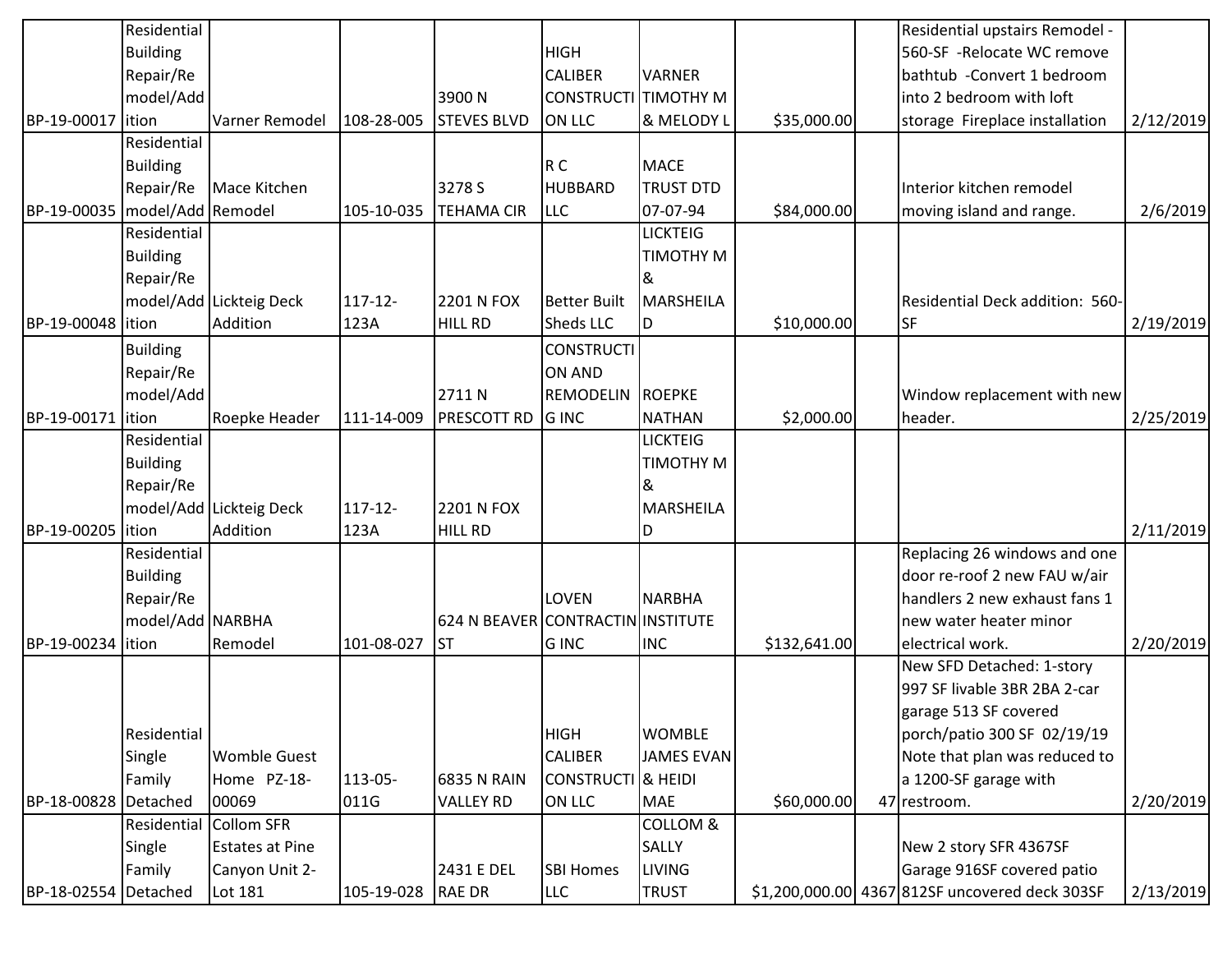|                      |             | Presidio in the              |                |                        |                  |                  |                               | Single Family Dwelling -                   |           |
|----------------------|-------------|------------------------------|----------------|------------------------|------------------|------------------|-------------------------------|--------------------------------------------|-----------|
|                      |             | Residential Pines-Lot 1C     |                |                        |                  |                  |                               | Detached: 1-story 2BR 2BA 2-               |           |
|                      | Single      | Model Plan 1459              |                | 2236W                  | MIRAMONT         | MIRAMAR          |                               | car garage 424 SF covered                  |           |
|                      | Family      | Standard Plan 2              |                | <b>MISSION</b>         | E ARIZONA        | <b>VENTURES</b>  |                               | front porch 79 SF covered rear             |           |
| BP-19-00014 Detached |             | Bedrm W/den                  | 112-62-340     | <b>TIMBER CIR</b>      | <b>LLC</b>       | <b>LLC</b>       | \$116,720.00 1459 patio 61 SF |                                            | 2/1/2019  |
|                      | Residential | Crestview-Lot 19             |                |                        |                  |                  |                               | 2-Story 1958 SF. livable 4                 |           |
|                      | Single      | Model Plan 1958              |                |                        |                  |                  |                               | bedroom 3 Bathroom. 302 SF                 |           |
|                      | Family      | (15' Garage                  |                | <b>2836 W HARE</b>     | <b>CAPSTONE</b>  | <b>CRESTVIEW</b> |                               | covered porch/patio. 15'                   |           |
| BP-19-00039 Detached |             | Option)                      | 112-01-042     | DR                     | <b>HOMES LLC</b> | 31 LLC           |                               | \$117,480.00 1958 garage extension 881 SF. | 2/1/2019  |
|                      |             |                              |                |                        |                  |                  |                               | SFD 1-Story 1720 SF livable 3              |           |
|                      | Residential |                              |                |                        |                  |                  |                               | bedroom 2 bath 510 SF 2 car                |           |
|                      | Single      |                              |                |                        |                  |                  |                               | garage. 200 SF. covered                    |           |
|                      | Family      | Crestview-Lot 15             |                | <b>2804 W HARE</b>     | <b>CAPSTONE</b>  | <b>CRESTVIEW</b> |                               | porch/patio. 35 SF uncovered               |           |
| BP-19-00059          | Detached    | Model Plan 1720              | 112-01-038 DR  |                        | <b>HOMES LLC</b> | 31 LLC           |                               | \$105,978.00 1720 porch/patio.             | 2/11/2019 |
|                      |             |                              |                |                        |                  |                  |                               | New SFD. 1- story 3 bedroom 2              |           |
|                      |             |                              |                |                        |                  |                  |                               | bathroom 2 car garage.1424 sf.             |           |
|                      |             | Residential Crestview-Lot 87 |                |                        |                  |                  |                               | livable. 191 sf. covered                   |           |
|                      | Single      | Model Plan 1424              |                |                        |                  |                  |                               | porch/patio 48 SF. uncovered               |           |
|                      | Family      | W/10' Garage                 |                | 2917 W                 | <b>CAPSTONE</b>  | <b>CRESTVIEW</b> |                               | porch/patio 10' garage option              |           |
| BP-19-00063 Detached |             | Option                       | 112-01-110     | <b>PUTNAM DR</b>       | <b>HOMES LLC</b> | 31 LLC           | \$85,440.00 1424 681 SF.      |                                            | 2/14/2019 |
|                      | Residential |                              |                |                        |                  |                  |                               | SFD 1-story 3 bedroom 2 bath               |           |
|                      | Single      |                              |                |                        |                  |                  |                               | 1566 sf. livable. Covered                  |           |
|                      | Family      | Crestview-Lot 22             |                | 2860 W HARE CAPSTONE   |                  | <b>CRESTVIEW</b> |                               | porch/patio 218 sf. Garage 428             |           |
| BP-19-00064          | Detached    | Model Plan 1566              | 112-01-045     | <b>DR</b>              | <b>HOMES LLC</b> | 31 LLC           | \$93,960.00 1566 sf.          |                                            | 2/11/2019 |
|                      |             |                              |                |                        |                  |                  |                               | New SFD. 1- story 3 bedroom 2              |           |
|                      |             |                              |                |                        |                  |                  |                               | bathroom 2 car garage.1424 sf.             |           |
|                      | Residential |                              |                |                        |                  |                  |                               | livable. 191 sf. covered                   |           |
|                      | Single      |                              |                |                        |                  |                  |                               | porch/patio 48 SF. uncovered               |           |
|                      | Family      | Crestview-Lot 99             |                | 1428 S TALLEY CAPSTONE |                  | <b>CRESTVIEW</b> |                               | porch/patio. 2 car 5' garage               |           |
| BP-19-00137          | Detached    | Model Plan 1424              | 112-01-122     | LN <sub></sub>         | <b>HOMES LLC</b> | 31 LLC           |                               | \$85,440.00 1424 option 577 SF.            | 2/25/2019 |
|                      |             |                              |                |                        |                  |                  |                               | New 1553 sf. Livable 2-story               |           |
|                      | Residential |                              |                |                        |                  |                  |                               | SFD. 3 bedroom 2.5 bath. 2 car             |           |
|                      | Single      | Crestview-Lot                |                | 2702 W                 |                  |                  |                               | garage 453 sf. Covered                     |           |
|                      | Family      | 119 Model Plan               |                | ADIRONDACK             | <b>CAPSTONE</b>  | <b>CRESTVIEW</b> |                               | porch/patio 136 sf. Uncovered              |           |
| BP-19-00138 Detached |             | 1553                         | 112-01-142 AVE |                        | <b>HOMES LLC</b> | 31 LLC           |                               | \$93,180.00 1553 porch/patio 48 sf.        | 2/25/2019 |
|                      |             |                              |                |                        |                  |                  |                               | New SFD - Livable: 2266-SF;                |           |
|                      | Residential |                              |                |                        |                  |                  |                               | Garage/shop: 997-SF; 3 BR.; 2              |           |
|                      | Single      |                              |                |                        |                  |                  |                               | BA.; Front covered porch: 152-             |           |
|                      | Family      |                              |                | 3262 S DEBBIE OWNER    |                  | <b>RSB TRUST</b> |                               | SF; Rear uncovered porch: 256-             |           |
| BP-19-00147 Detached |             | <b>Berrett SFH</b>           | 112-38-051 ST  |                        | <b>BUILDER</b>   | DTD 4-27-17      | \$250,000.00 2266 SF          |                                            | 2/28/2019 |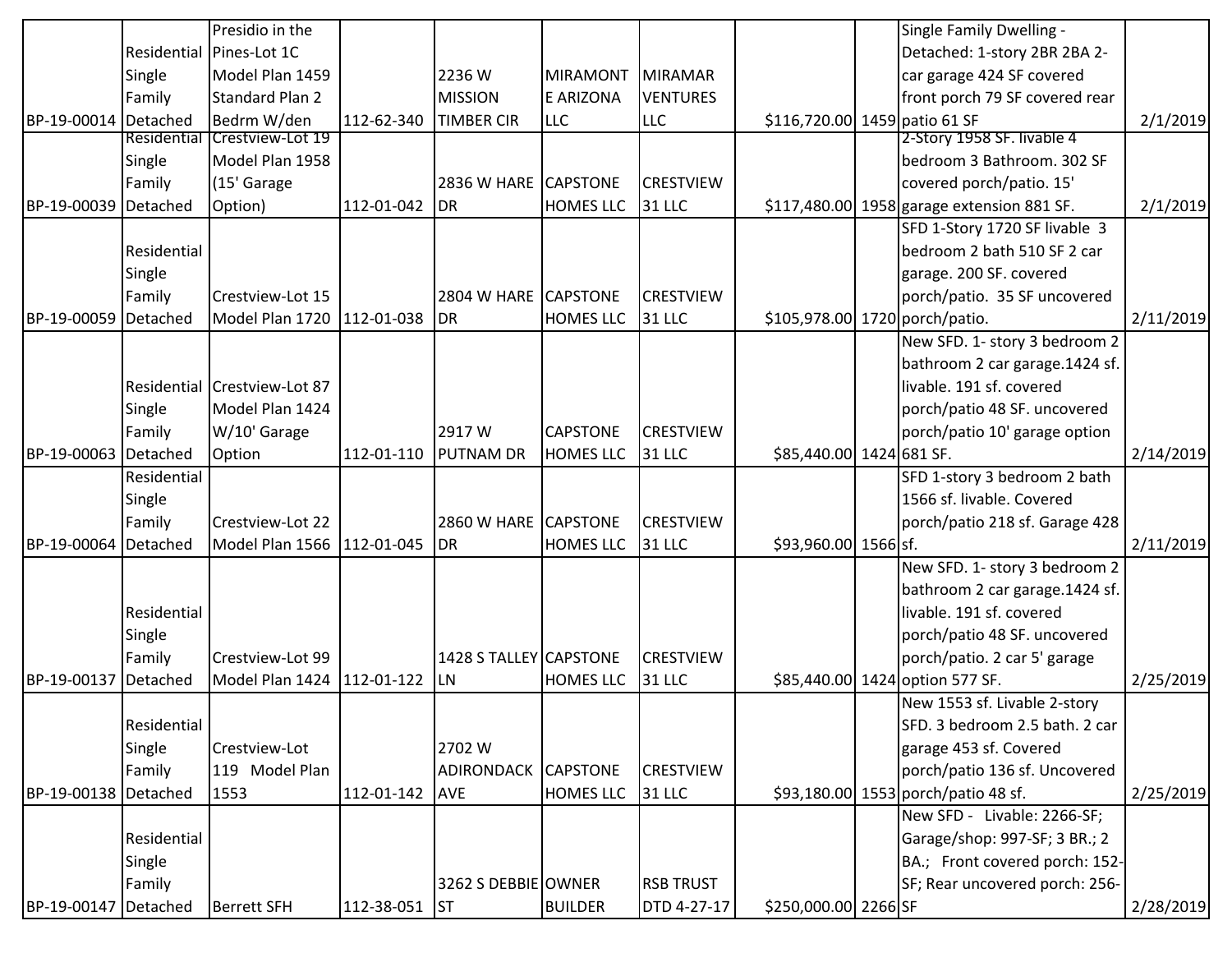|                      |             | Crestview-Lot 78            |               |                        |                           |                  |             |                                                |           |
|----------------------|-------------|-----------------------------|---------------|------------------------|---------------------------|------------------|-------------|------------------------------------------------|-----------|
|                      |             | Residential Model Plan 1553 |               |                        |                           |                  |             | New SFD: 2-Story; 3-BR; 2.5-                   |           |
|                      | Single      | W/10' Optional              |               |                        |                           |                  |             | BA; 10' Garage Extension; 136-                 |           |
|                      | Family      | Garage and                  |               | 1569 S MILLIS CAPSTONE |                           | <b>CRESTVIEW</b> |             | SF Covered Porch; 48-SF                        |           |
| BP-19-00175 Detached |             | <b>Bonus Room</b>           | 112-01-101 LN |                        | <b>HOMES LLC</b>          | 31 LLC           |             | \$123,708.00 1553 Uncovered Porch.             | 2/25/2019 |
|                      | Residential |                             |               |                        |                           |                  |             | New SFD: 1569-SF Livable; 3-                   |           |
|                      | Single      |                             |               |                        |                           |                  |             | BR; 2-BA; 1-Story; 2-Car                       |           |
|                      | Family      | Crestview-Lot 98            |               | 1444 S TALLEY CAPSTONE |                           | <b>CRESTVIEW</b> |             | Garage; 83-SF Covered porch;                   |           |
| BP-19-00184          | Detached    | Model Plan 1569             | 112-01-121    | <b>LN</b>              | <b>HOMES LLC</b>          | 31 LLC           |             | \$94,140.00 1569 48-SF uncovered porch         | 2/25/2019 |
|                      |             |                             |               |                        |                           |                  |             |                                                |           |
|                      |             |                             |               |                        |                           |                  |             | New 1553 sf. Livable; 2-story                  |           |
|                      |             |                             |               |                        |                           |                  |             | SFD.; 3 bedroom; 2.5 bath.; 2-                 |           |
|                      |             |                             |               |                        |                           |                  |             | car garage 453-sf.; Covered                    |           |
|                      |             |                             |               |                        |                           |                  |             | porch/patio 136-sf.; Uncovered                 |           |
|                      |             |                             |               |                        |                           |                  |             | porch/patio 48-sf.; Bonus room                 |           |
|                      |             |                             |               |                        |                           |                  |             | w/5? adds 342 sroom adds 241                   |           |
|                      |             |                             |               |                        |                           |                  |             | sf. Bonus f. Bonus room w/10?                  |           |
|                      | Residential |                             |               |                        |                           |                  |             | adds 442 sf. Bonus rom with                    |           |
|                      | Single      |                             |               |                        |                           |                  |             | 15? adds 542 sf. Garage                        |           |
|                      | Family      | Crestview-Lot 97            |               | 1460 S TALLEY CAPSTONE |                           | <b>CRESTVIEW</b> |             | options 5? adds 103 sf. 10?                    |           |
| BP-19-00185          | Detached    | Model Plan 1553             | 112-01-120    | <b>LN</b>              | <b>HOMES LLC</b>          | 31 LLC           |             | \$93,180.00 1553 adds 206 sf. 15? adds 309 sf. | 2/25/2019 |
|                      |             |                             |               |                        |                           | <b>HUNKLER</b>   |             |                                                |           |
|                      |             |                             |               |                        |                           | JOHN &           |             |                                                |           |
|                      |             |                             |               | 1908 N DEER            |                           | <b>IRENE</b>     |             | Tear off/reroof-no wood                        |           |
| BP-19-00161 Roofing  |             | Hunkler Re-roof             |               | 107-17-024 CROSSING RD | <b>Xcel Roofing TRUST</b> |                  | \$9,959.00  | shakes or shingles allowed                     | 2/1/2019  |
|                      |             |                             |               | 2759N                  | <b>TERRY J</b>            | <b>EKOLA</b>     |             | Tear off/reroof-no wood                        |           |
| BP-19-00179 Roofing  |             | Ekola Re-roof               | 111-07-063    | <b>FREMONT</b>         | KATTAU                    | <b>JUDITH L</b>  | \$6,000.00  | shakes or shingles allowed                     | 2/5/2019  |
|                      |             |                             |               |                        | <b>IDEAL</b>              | <b>CANYON</b>    |             |                                                |           |
|                      |             | Canyon Meadows              |               | 2409N                  | <b>ROOFING</b>            | <b>MEADOWS</b>   |             | Tear off/reroof-no wood                        |           |
| BP-19-00200 Roofing  |             | LLC Re-roof                 | 109-11-079    | <b>CENTER ST</b>       | <b>INC</b>                | <b>LLC</b>       | \$9,200.00  | shakes or shingles allowed                     | 2/8/2019  |
|                      |             |                             |               |                        | <b>BIG SKY</b>            | COOK C           |             |                                                |           |
|                      |             |                             |               | 522 W PIUTE            | ROOFING                   | REVOCABLE        |             | Tear off/reroof-no wood                        |           |
| BP-19-00221 Roofing  |             | Cook Re-roof                | 100-02-069    | RD                     | <b>INC</b>                | <b>TRUST</b>     | \$10,000.00 | shakes or shingles allowed                     | 2/13/2019 |
|                      |             |                             |               |                        | R Jumbo                   | <b>MONTOYA</b>   |             |                                                |           |
|                      |             |                             |               | 2208N                  | Construction BENNY &      |                  |             | Tear off/reroof-no wood                        |           |
| BP-19-00225 Roofing  |             | Montoya Re-roof 107-02-172  |               | <b>CENTER ST</b>       | <b>LLC</b>                | <b>BLANCHE</b>   | \$10,000.00 | shakes or shingles allowed                     | 2/13/2019 |
|                      |             |                             |               |                        |                           | <b>BLEAKNEY</b>  |             |                                                |           |
|                      |             |                             |               |                        | <b>IDEAL</b>              | MARITA           |             |                                                |           |
|                      |             |                             | 109-08-       | <b>2908 N ELLEN</b>    | ROOFING                   | <b>REVOCABLE</b> |             |                                                |           |
| BP-19-00258 Roofing  |             | Bleakney Re Roof 127B       |               | <b>ST</b>              | <b>INC</b>                | <b>TRUST</b>     | \$7,700.00  | tear off and re roof                           | 2/20/2019 |